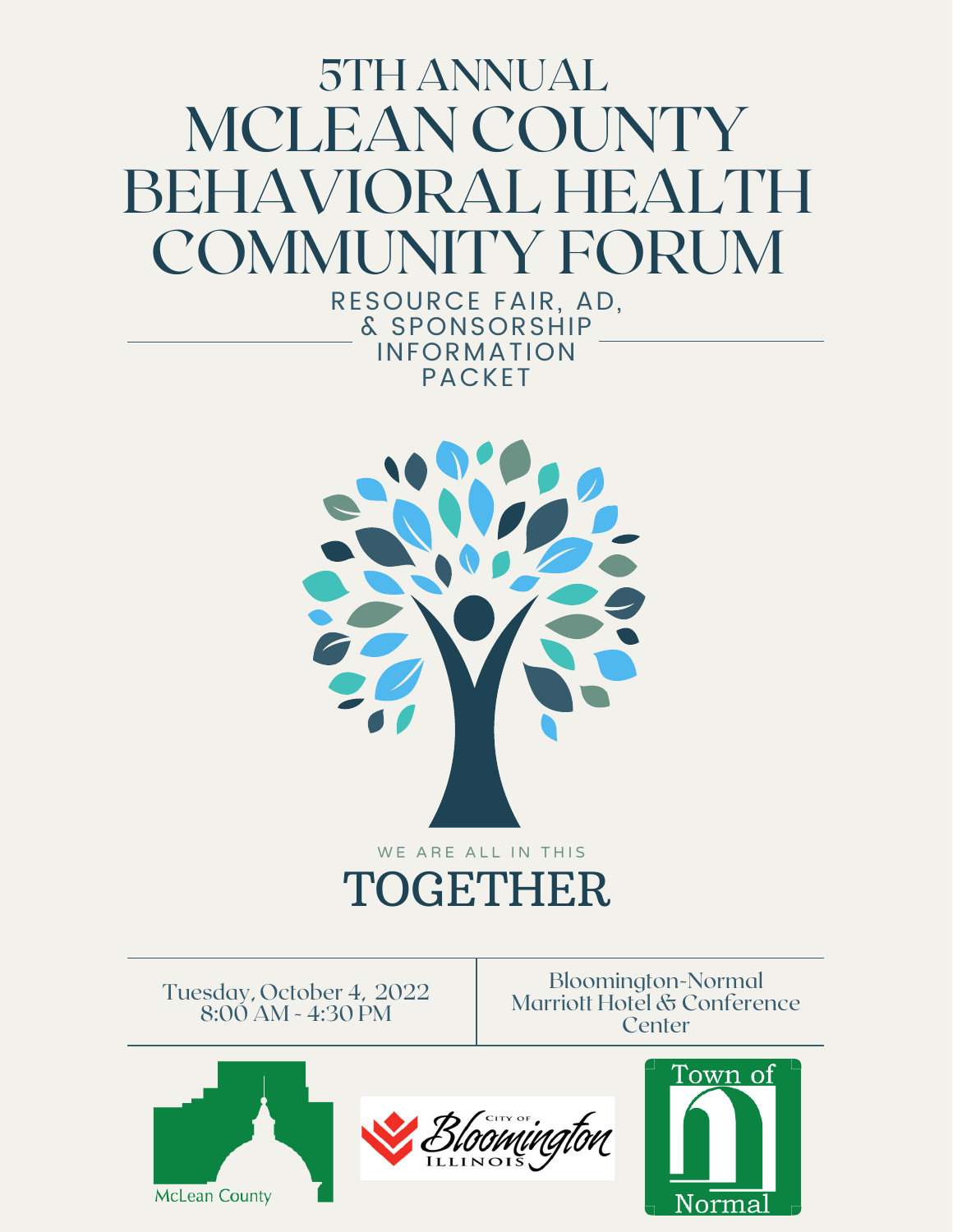Thank you for supporting the behavioral health<br>
effects of McLean County through the sth Amnual<br>
effects of McLean County Behavioral Health Community Forum<br>
on Tuesday, October 4, 2022. We are appreciative of<br>
your daily e

- Date: Tuesday, October 4, 2022
- Tim e: 8:0 0 a.m. 4:3 0 p.m.
- Location: Bloomington-Normal Marriott Hotel and Conference Center
	- Registration for attendees begins at 7:30 a.m.
- Targeted audience: Any community member abov e the age of 18 years of age
- Keynote address by an experienced professional and leader in the field of behavioral health and human services, with specific focus on collaboration, education, and community-level change.
- 28 breakout sessions throughout the day
	- <sup>o</sup> Session tracks (7): Adult Behavioral Health, Youth Behavioral Health, Informed Topics: Substance Use, Law & Justice, Resilience- Focused, Building Your Behavioral Health Toolbox, and Emerging Trends and Community Behavioral Health Updates
		- Sessions will be on a wide array of topics related to behavioral health, law and justice, and community-wide updates.
			- There is a topic that could appeal to almost anyone in the community!
- Resource Fair representing community agencies, organizations, and businesses will line the halls of the Conference Center at the Bloomington-Normal Marriott & Conference Center.
- Continuing Education Units (CEUs) for professionals, including teachers and mental health professionals- TBD
- Attendance is *FREE* for Mclean County residents
- 

Thank You for the Support! hank You for the Support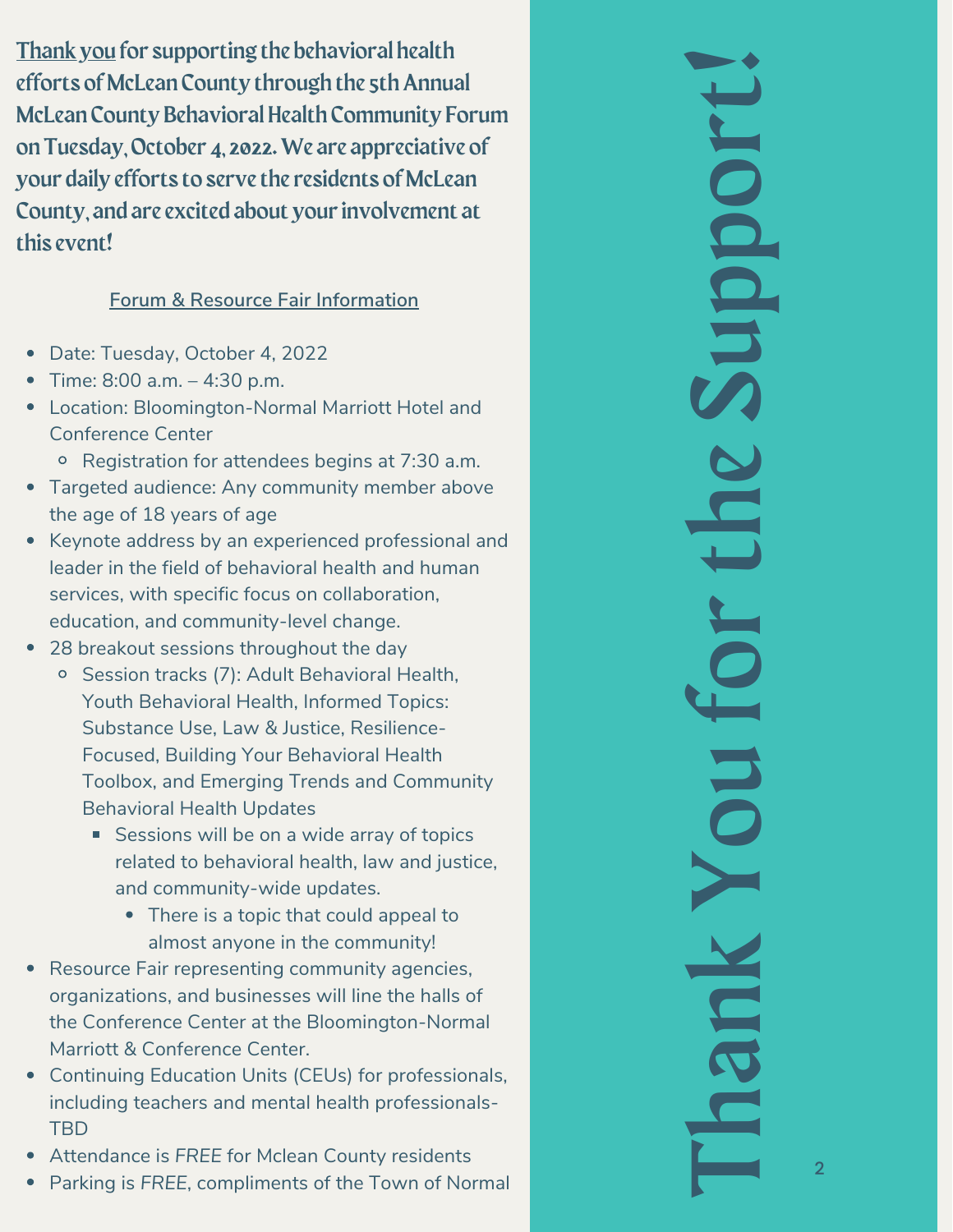## Resource Fair & AD Specs

#### Fees

We have intentionally structured our fees to recognize and thank our planning partners. We also recognize that available financial resources for marketing may be different between a for-profit and not-for-profit organization. It is our goal to make this day accessible to as many as possible and hope you'll join us. If you still find these fees prohibitive to participation, please contact Taylore Davis at [taylore.davis@mcleancountyil.gov](mailto:taylore.davis@mcleancountyil.gov) to discuss alternatives.

#### Exhibitor Tables

- Tables will have cloths and be skirted by the Marriott.
- 2 chairs per table will be provided.
- Exhibitor tables will be passed many times during the day as individuals enter and exit the event and change rooms for breakout sessions.
	- The Resource Fair is strategically placed to receive the most foot-traffic during the day.
	- o The Resource Fair exhibitor tables will also be placed near the coffee/tea stations to further optimize visibility of exhibitors
	- o This is an excellent way to let the community know about the services you offer!
- Setup available beginning at 7:00 a.m. on October 4, 2022

#### Ad Specs

- Ads should be submitted in .jpg/.jpeg/png format and 3" x 1.5" in size.
- Name recognition with no ad space will be near the end of the Program and will list participating agencies at the Resource Fair who do not have separate ad space.

| <b>OPTIONS</b>                                               | <b>Planning</b><br><b>Partner</b><br>or Presenter | Non-profit<br>agency or<br>organization | For-profit<br>agency, business or organization |
|--------------------------------------------------------------|---------------------------------------------------|-----------------------------------------|------------------------------------------------|
| <b>Exhibitor</b><br><b>Table only</b>                        | N/C                                               | \$100.00                                | \$200.00                                       |
| Ad space in<br>program                                       | \$30.00                                           | \$60.00                                 | \$90.00                                        |
| <b>Name</b><br>recognition in<br>program with<br>no ad space | \$15.00                                           | \$15.00                                 | \$15.00                                        |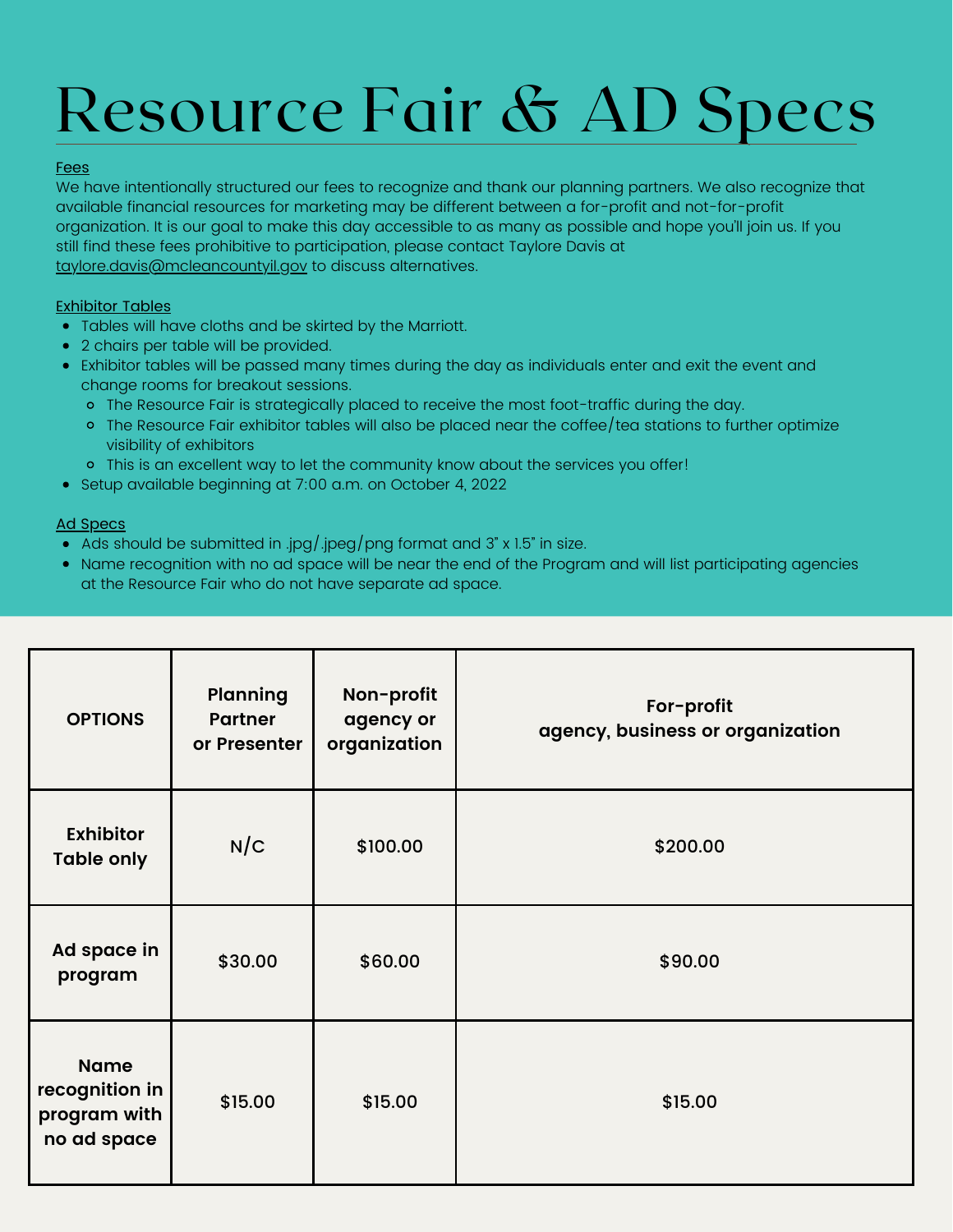# SPONSORSHIP LEVELS

All sponsorship levels include a complimentary booth at the resource fair.

#### \$6,000

## **RESILIENCY** SPONSOR

Resiliency Sponsor (\$6,000) A sponsorship at this level allows for each attendee at the Forum to receive lunch at no charge. One primary founding principle of the McLean County Community Behavioral Health Forum is that it be accessible to all and without cost to those who attend from the community. A Resiliency Sponsor will receive:

- 3 tables for the keynote presentation
- One full-page ad in program with recognition as the event's top level and lunch sponsor
- Verbal recognition at the keynote and during the event's opening/welcome remarks
- Signage at lunch stations
- Inclusion on posters and other advertising for the Forum

Resilience is a key element in well-being and exists when a person can recover quickly and thrive from major challenges. Resiliency can start with just one caring person, organization, or community.

### \$3,000

## **CONNECTEDNESS** SPONSOR

Connectedness Sponsor (\$3,000) A sponsorship at this level will allow for snacks for each attendee at the Forum throughout the day:

- 2 tables for the keynote presentation
- One half-page ad in program with recognition as the event's Connectedness Sponsor
- Inclusion on posters and other advertising as a presenting partner
- ·Signage at snack stations
- Verbal recognition at the keynote and during the event's opening/welcome remarks

Connectedness is our interactions and relationships with others, our sense of belonging, which form a network to support us, provide meaning to our lives, and increases our resiliency. Social connection improves physical health and mental and emotional well-being.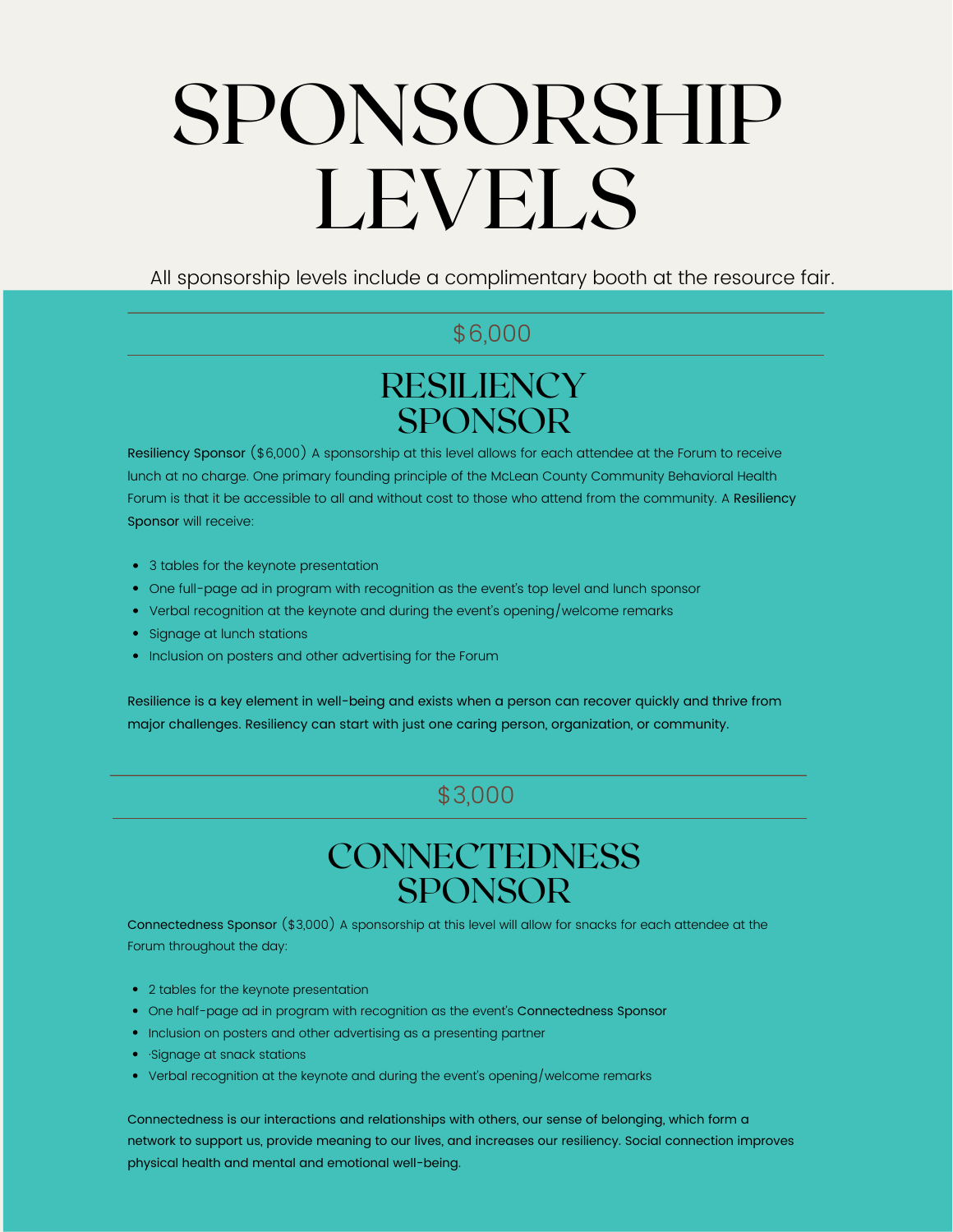# SPONSORSHIP LEVELS

#### \$2,000

## **STRENGTH** SPONSOR

Strength Sponsor (\$2,000) A sponsorship at this level allows for a keynote speaker specially selected to address behavioral health concerns at a community-level and how it impacts EVERYONE to present at the McLean County Behavioral Health Community Forum. A Strength Sponsor will receive:

- I table for the keynote presentation
- Verbal recognition at the keynote and during the event's opening/welcome remarks
- Recognition in program as Strength sponsor and one quarter-page ad
- Inclusion on posters and other advertising for the Forum as the keynote sponsor

Strength is not about being tough; it is about healthy emotional regulation, self-compassion, and healthy thoughts and behaviors. It is about forward movement and focusing on what is "right" rather than "wrong."

#### \$1,000

## **HOPE** SPONSOR

Hope Sponsor (\$1000) A sponsorship at this level allows for complimentary coffee and tea for all Forum attendees throughout the day of the event. A Hope Sponsor will receive:

- Signage at the coffee & tea station with recognition of the sponsorship, including logo
- Inclusion in the program and one quarter-page ad

Hope is an optimistic state of mind, with the belief that positive change will occur. Hope can lead to strength, powerful positive impacts, and increased resiliency. "Once you choose hope, anything's possible." – Christopher Reeve